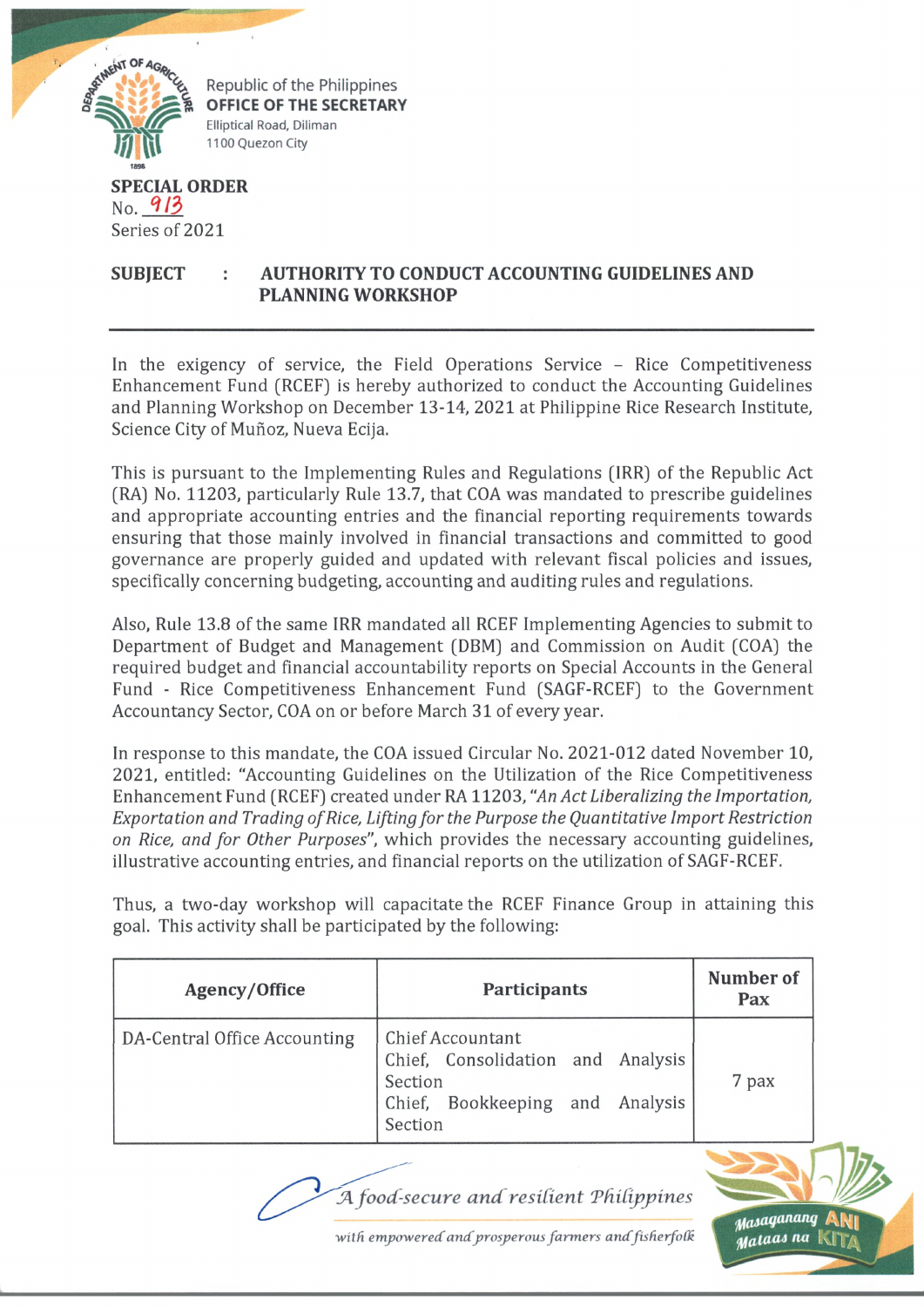|                                                                                               | <b>Staff, Accounting Division</b><br><b>Staff, Accounting Division</b><br><b>Staff, Accounting Division</b><br><b>Staff, Accounting Division</b>                                                              |        |
|-----------------------------------------------------------------------------------------------|---------------------------------------------------------------------------------------------------------------------------------------------------------------------------------------------------------------|--------|
| DA-Central Office-Budget                                                                      | <b>Budget Officer</b>                                                                                                                                                                                         | 1 pax  |
| DA-Central Office-FOS                                                                         | RCEF PMO CO - Over-all Focal Person<br>RCEF PMO CO - Finance Officer<br>RCEF PMO CO - Budget Officer                                                                                                          | 3 pax  |
| DA-Central Office-COA                                                                         | <b>Supervising Auditor</b><br>Staff, Office of the Auditor<br>Staff, Office of the Auditor<br>Staff, Office of the Auditor                                                                                    | 4 pax  |
| COA -Government Accounting<br>Service                                                         | OIC - Auditor<br>Staff                                                                                                                                                                                        | 2 pax  |
| DA - Philippine Rice Research<br>Institute (PhilRice)                                         | RCEF-PMO, Director<br>RCEF-PMO Planning Officer<br><b>PhilRice Chief Accountant</b><br>RCEF-PMO, SSU Head<br><b>RCEF CES and Branch Accountants</b><br><b>RCEF Budget Officer</b><br><b>Assigned Auditors</b> | 21 pax |
| DA-<br>Philippine<br>Center<br>for<br>Postharvest Development and<br>Mechanization (PHilMech) | Deputy Director<br><b>Finance Chief</b><br><b>Budget Officers</b><br>Accountants<br>Auditors                                                                                                                  | 13 pax |
| Agricultural Training<br>DA -<br>Institute (ATI)                                              | OIC - Accountant<br><b>Staff, Accounting Unit</b><br>OIC - Budget<br>Auditor                                                                                                                                  | 4 pax  |
| <b>Technical Education And Skills</b><br>Development<br>Authority<br>(TESDA) - Central Office | OIC - Accountant<br><b>Staff, Accounting Unit</b><br>OIC - Budget<br>Auditor                                                                                                                                  | 4 pax  |
| Land Bank of the Philippines                                                                  | OIC - Accountant<br><b>Staff, Accounting Unit</b><br>OIC - Budget<br>Auditor                                                                                                                                  | 4 pax  |





*with empowered andprosperous farmers andfisherfoCk*